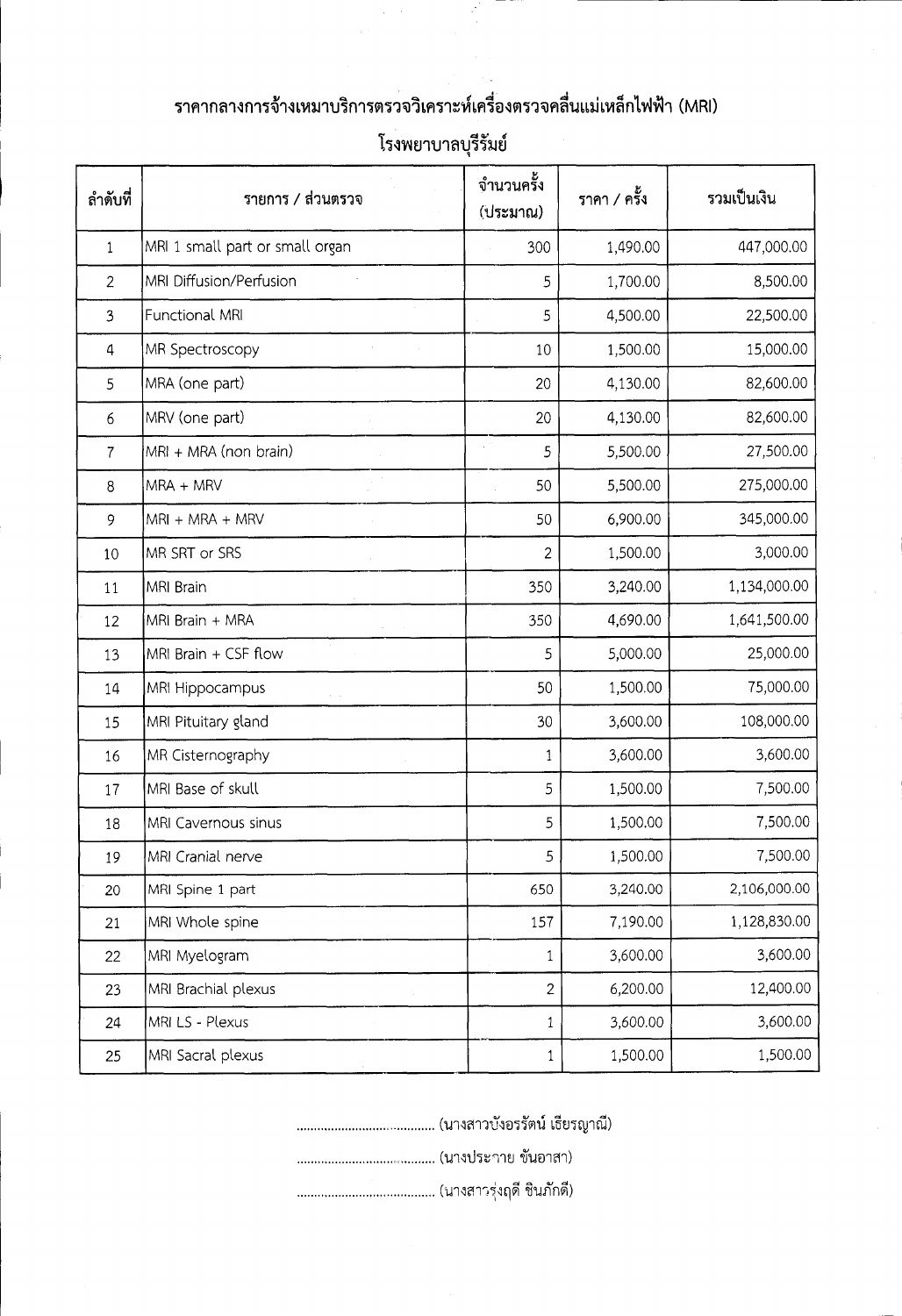| 26 | MRI TM joint             | 1              | 3,600.00 | 3,600.00   |
|----|--------------------------|----------------|----------|------------|
| 27 | MRI Orbits               | 5              | 3,600.00 | 18,000.00  |
| 28 | MRI 3D IAC               | 5              | 1,500.00 | 7,500.00   |
| 29 | MRI Nasopharynx          | 5              | 3,600.00 | 18,000.00  |
| 30 | MRI PNS                  | 5              | 3,600.00 | 18,000.00  |
| 31 | MRI Oropharynx           | 5              | 3,600.00 | 18,000.00  |
| 32 | <b>MRA Carotid</b>       | 30             | 5,500.00 | 165,000.00 |
| 33 | MRI Larynx (Neck)        | 5              | 3,600.00 | 18,000.00  |
| 34 | MRI Thyroid glands       | 5              | 3,600.00 | 18,000.00  |
| 35 | MRI Chest                | 5              | 3,600.00 | 18,000.00  |
| 36 | MRV Chest                | $\overline{2}$ | 5,500.00 | 11,000.00  |
| 37 | MRA Pulmonary            | 3              | 5,500.00 | 16,500.00  |
| 38 | MRI Mediastinum          | 3              | 1,500.00 | 4,500.00   |
| 39 | MRI Breast (1 side)      | $\mathbf 1$    | 3,600.00 | 3,600.00   |
| 40 | MRI Breast (2 side)      | $\mathbf{1}$   | 5,400.00 | 5,400.00   |
| 41 | MRI Guided breast biopsy | 1              | 3,600.00 | 3,600.00   |
| 42 | MRI Heart                | 1              | 3,600.00 | 3,600.00   |
| 43 | MRI Heart + perfusion    | $\mathbf 1$    | 5,500.00 | 5,500.00   |
| 44 | MRI Heart CgHD/Cine      | 1              | 5,500.00 | 5,500.00   |
| 45 | MRI Heart screening ASD  | 1              | 1,500.00 | 1,500.00   |
| 46 | MRA Heart<br>North Corp. | $\mathbf{1}$   | 5,500.00 | 5,500.00   |
| 47 | MRA Aorta                | 5              | 5,500.00 | 27,500.00  |
| 48 | MRI Upper/Lower abdomen  | 100            | 3,590.00 | 359,000.00 |
| 49 | MRI Whole abdomen        | 30             | 7,190.00 | 215,700.00 |
| 50 | MRA Upper/Lower abdomen  | 3              | 5,500.00 | 16,500.00  |
| 51 | MRA Whole abdomen        | 8              | 7,200.00 | 57,600.00  |
| 52 | MRV upper/lower abd.     | 5              | 5,500.00 | 27,500.00  |
| 53 | MRI Pancreas             | 5              | 1,500.00 | 7,500.00   |